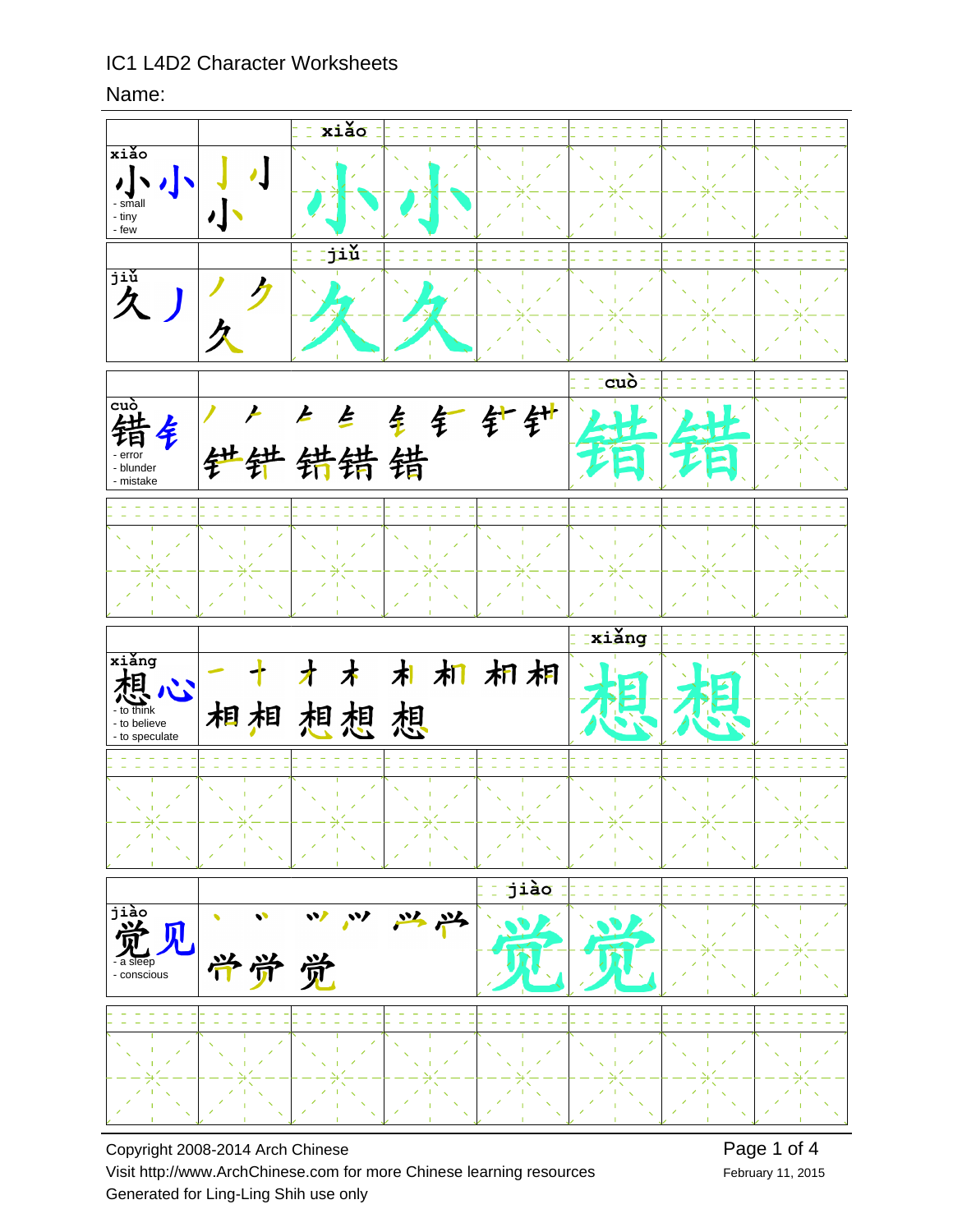Name:



Copyright 2008-2014 Arch Chinese Visit http://www.ArchChinese.com for more Chinese learning resources Generated for Ling-Ling Shih use only

February 11, 2015 Page 2 of 4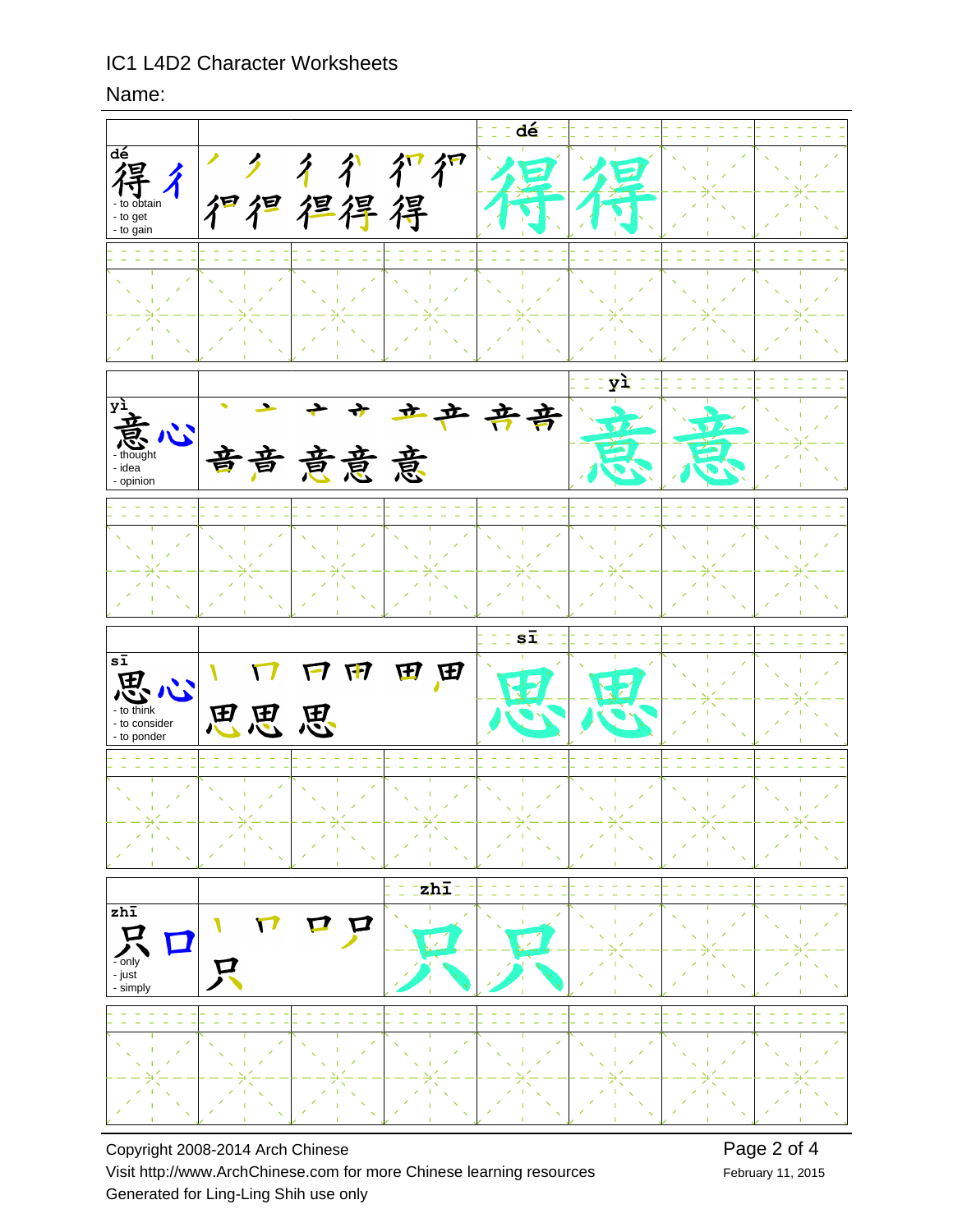Name:



Copyright 2008-2014 Arch Chinese Visit http://www.ArchChinese.com for more Chinese learning resources Generated for Ling-Ling Shih use only

February 11, 2015 Page 3 of 4